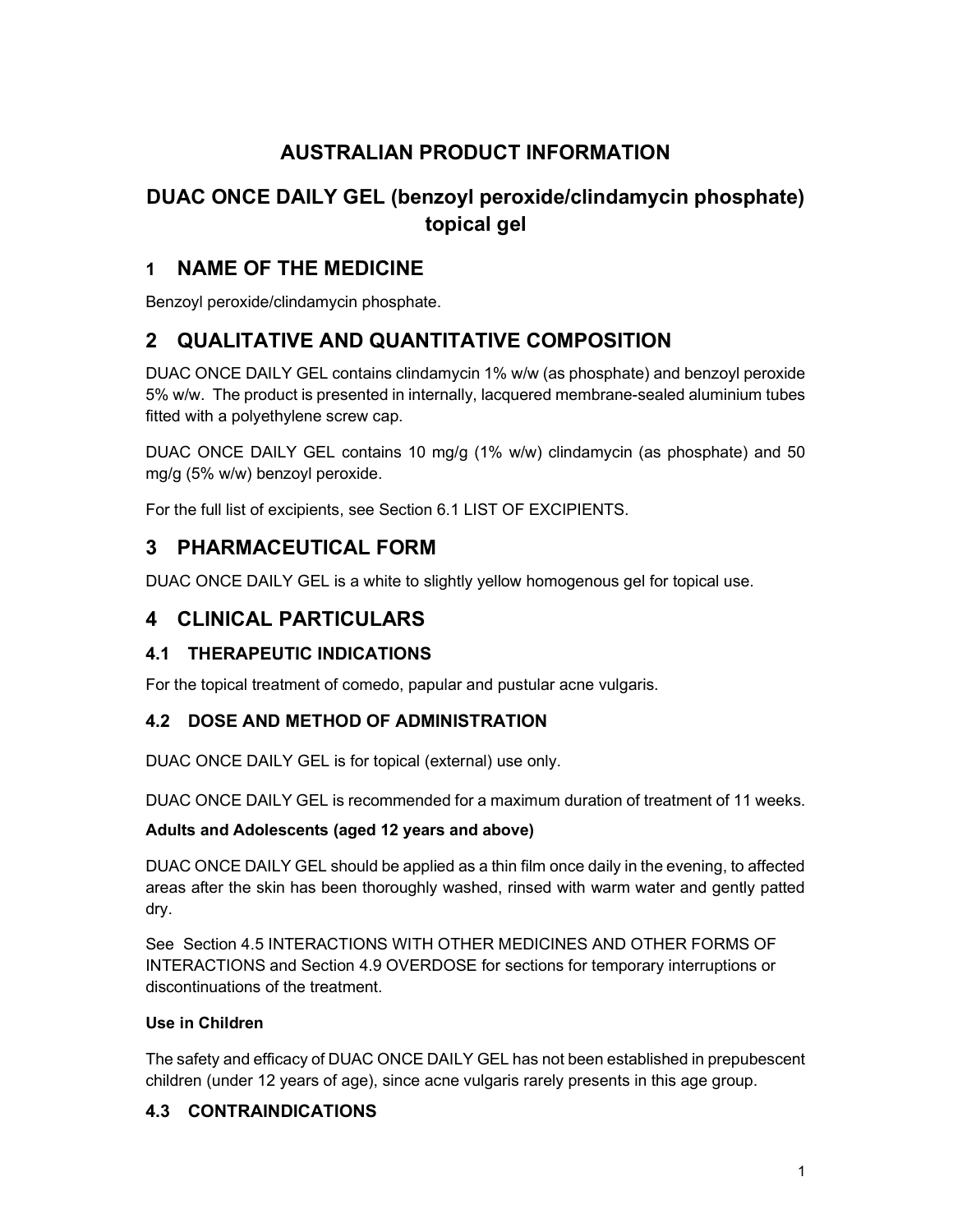DUAC ONCE DAILY GEL is contraindicated in:

- patients who have demonstrated hypersensitivity to lincomycin, clindamycin, benzoyl peroxide or any components of the formulation.
- Patients with, or with a history of regional enteritis, ulcerative colitis, or antibioticassociated colitis (including pseudomembranous colitis).

### 4.4 SPECIAL WARNINGS AND PRECAUTIONS FOR USE

#### Hypersensitivity Reaction

If the patient experiences a reaction that indicates contact hypersensitivity or severe irritation, treatment with DUAC ONCE DAILY GEL should be discontinued immediately.

For dermatological (external) use only. Contact with the mouth, eyes, lips, other mucous membranes or areas of irritated or broken skin should be avoided. Application to sensitive areas of skin should be made with caution. In case of accidental contact, rinse well with water.

If excessive dryness or peeling occurs, frequency of application should be reduced or application temporarily interrupted.

Patients should be advised that excessive application will not improve efficacy, but may increase the risk of skin irritation.

During the first weeks of treatment, an increase in peeling and reddening may occur (see ADVERSE EFFECTS). Depending upon the severity of these side effects, patients can use a moisturiser, temporarily reduce the frequency of application of DUAC ONCE DAILY GEL or temporarily discontinue use; however, efficacy has not been established for less than once daily dosing frequencies.

Concomitant topical acne therapy should be used with caution because a possible cumulative irritancy may occur, which sometimes may be severe, especially with the use of peeling, desquamating, or abrasive agents.

If severe local irritancy (e.g. severe erythema, severe dryness and itching, severe stinging/burning) occurs, DUAC ONCE DAILY GEL should be discontinued.

The irritation potential of the agent may be increased if applied under occlusion.

#### Photosensitivity

As benzoyl peroxide may cause increased sensitivity to sunlight, sunlamps should not be used and deliberate or prolonged exposure to sunlight should be avoided or minimised. When exposure to strong sunlight cannot be avoided, patients should be advised to use a sunscreen product and wear protective clothing.

If a patient has sunburn, this should be resolved before using DUAC ONCE DAILY GEL.

The product may bleach hair and coloured or dyed fabrics. Avoid contact with hair, fabrics, furniture or carpeting.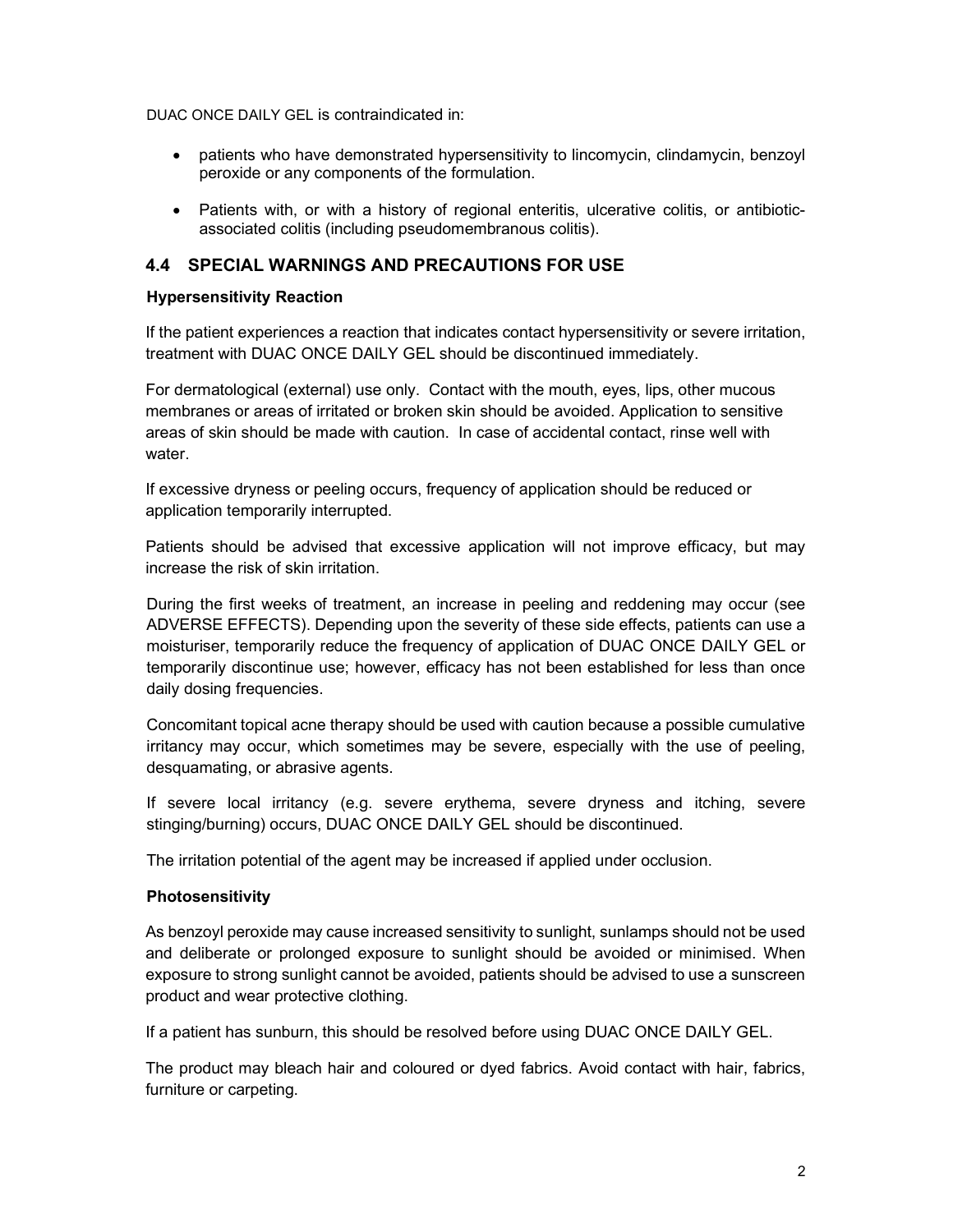Patients should be advised that, in some cases, 4-6 weeks of treatment may be required before the full therapeutic effect is observed.

#### Pseudomembranous colitis

Oral and parenteral clindamycin have been associated with severe diarrhoea and pseudomembranous colitis and may range in severity, with an onset of up to several weeks following cessation of therapy. Although this is unlikely to occur with topically applied clindamycin/benzoyl peroxide, if prolonged or significant diarrhoea occurs or the patient experiences abdominal cramps, treatment should be discontinued immediately and the patient investigated further, as the symptoms may indicate antibiotic-associated colitis. Suitable diagnostic methods, such as the determination of *Clostridium difficile* and toxin and, if necessary, colonoscopy should be employed and treatment options for colitis considered.

#### **Resistance**

Prolonged use of clindamycin may lead to selection of resistant micro-organisms and their overgrowth. DUAC ONCE DAILY GEL is recommended for a maximum duration of 11 weeks. There have been reports of *Propionibacterium acnes* resistance to clindamycin in the treatment of acne. If acne recurs, and a product containing a topical antibiotic or antiseptic is considered appropriate by their physician, the patient should be retreated with clindamycin1%/benzoyl peroxide 5% (DUAC ONCE DAILY GEL) to reduce the risk of development of cross-resistance to other topical antibiotics.

Local recommendations about antibiotic use and prevalence of clindamycin resistance should be taken into consideration.

Benzoyl peroxide reduces the potential for emergence of organisms resistant to clindamycin (see PHARMACOLOGY, Resistance Development). Patients with a recent history of systemic or topical clindamycin or erythromycin use are more likely to have pre-existing anti-microbial resistant Propionibacterium acnes and commensal flora.

Cross-resistance has been demonstrated between clindamycin and lincomycin.

Resistance to clindamycin is often associated with inducible resistance to erythromycin (see INTERACTIONS WITH OTHER MEDICINES).

Clindamycin and erythromycin should not be used in combination.

DUAC ONCE DAILY GEL may not be adequate for severe nodulocystic acne.

#### Use in the elderly

No data available.

#### Paediatric use

No data available.

#### Effects on laboratory tests

No data available.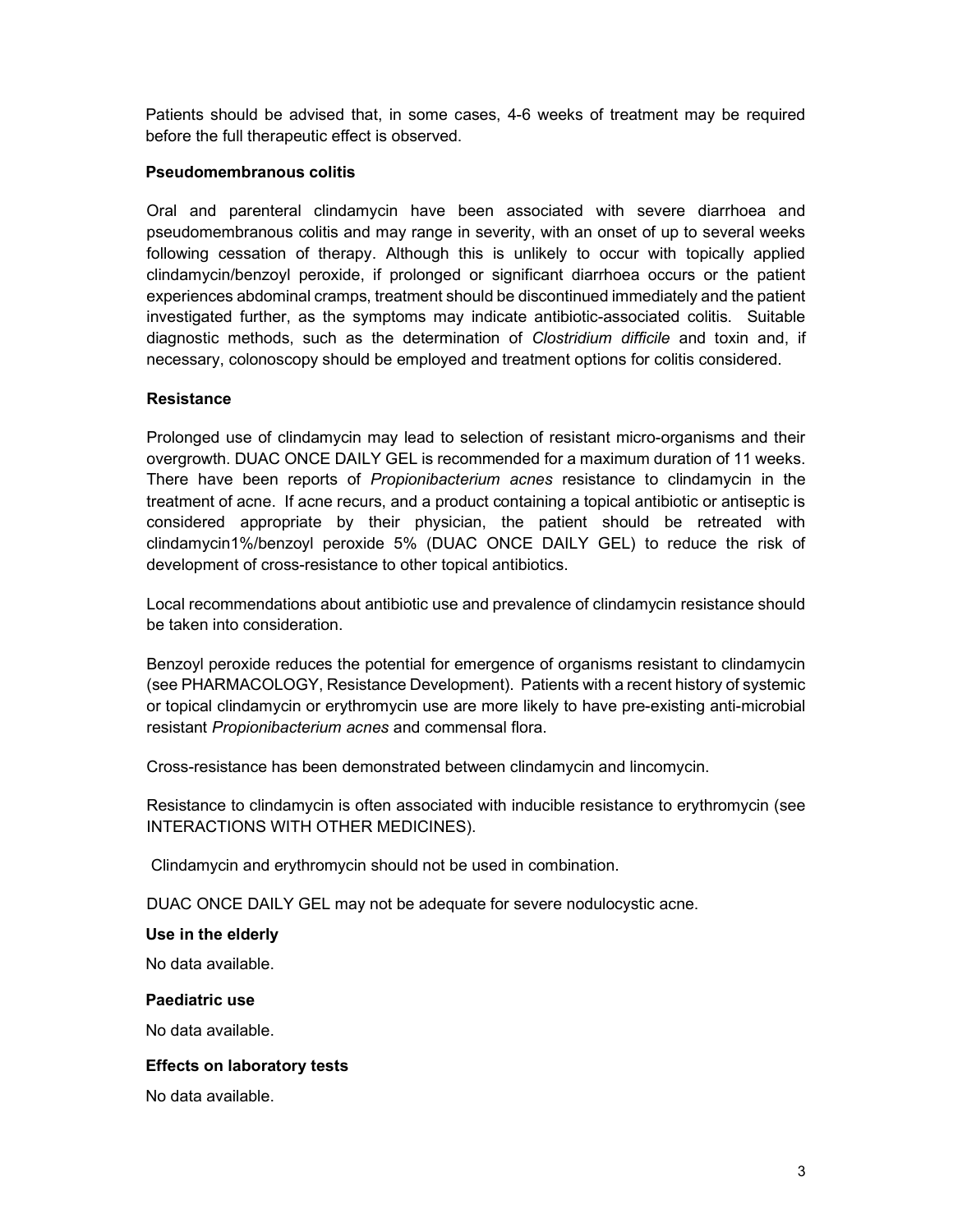## 4.5 INTERACTIONS WITH OTHER MEDICINES AND OTHER FORMS OF **INTERACTIONS**

Concomitant topical antibiotics, medicated or abrasive soaps and cleansers, soaps and cosmetics that have a strong drying effect, and products with high concentrations of alcohol and/or astringents, should be used with caution as a cumulative irritant effect may occur.

No clinical studies have been conducted to assess interactions between DUAC ONCE DAILY GEL and other topical medications.

DUAC ONCE DAILY GEL should not be used in combination with erythromycin-containing products. In vitro studies have shown antagonism between these two antimicrobials.

Oral clindamycin has been shown to have neuromuscular blocking properties that may enhance the action of other neuromuscular blocking agents. This effect is more common at higher doses of clindamycin. Therefore DUAC ONCE DAILY GEL should be used with caution in patients receiving such agents.

Concomitant application of DUAC ONCE DAILY GEL with tretinoin, isotretinoin and tazarotene may reduce their efficacy and increase irritation. If combination treatment is required, the products should be applied at different times of the day (e.g. one in the morning and the other in the evening).

Using topical benzoyl peroxide-containing preparations at the same time as topical sulphonamide-containing products may cause skin and facial hair to temporarily change colour (yellow/orange).

## 4.6 FERTILITY, PREGNANCY AND LACTATION

## Effects on fertility

There are no data on the effect of topical clindamycin or benzoyl peroxide on fertility in humans. Fertility was not impaired in male or female rats given benzoyl peroxide by oral gavage at doses up to 500 mg/kg/day, although male testes and epididymis weights were reduced at 1000 mg/kg/day, a dose which greatly exceeds that applied topically. Fertility was not impaired in rats given clindamycin phosphate 300 mg/kg/day in the diet.

There are no contraindications in women of child-bearing potential who are practising adequate contraception. However, due to the lack of clinical studies in pregnant women, DUAC ONCE DAILY GEL should be used with caution when adequate contraception is not being practised.

#### Use in pregnancy

(Pregnancy Category A)

Animal embryofoetal development studies have not been conducted with DUAC ONCE DAILY GEL. Administration of benzoyl peroxide by oral gavage to female rats throughout gestation and 3 days post-partum resulted in reduced pup bodyweights at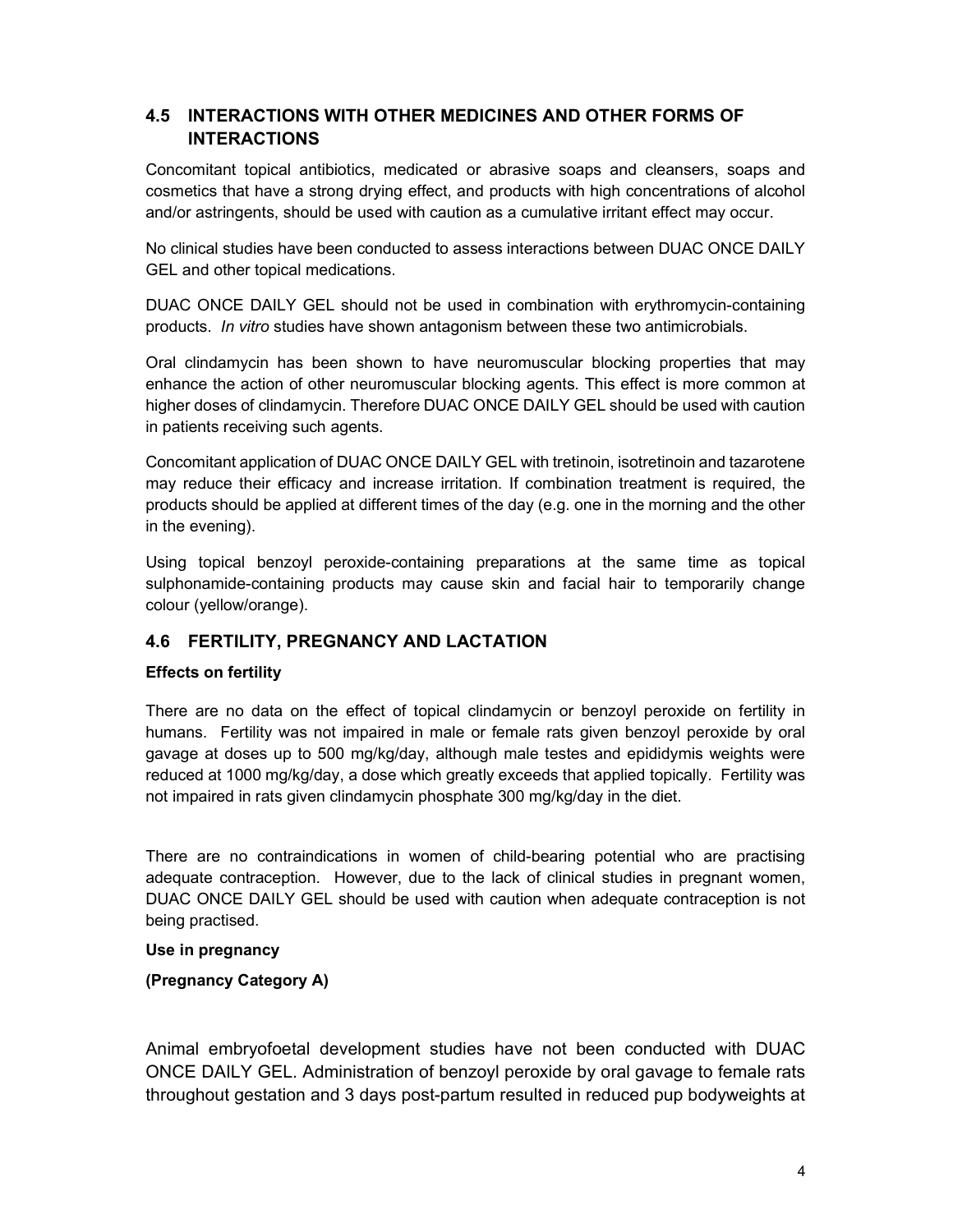1000 mg/kg/day, but no pup gross external abnormalities. Reproductive studies have been performed in rats and mice using oral and parenteral doses of clindamycin phosphate up to 300 mg/kg/day and have revealed no evidence of harm to the foetus due to clindamycin. There are no well-controlled studies in pregnant women treated with DUAC Once Daily gel.

There are limited data on the use of topical clindamycin or benzoyl peroxide alone in pregnant women. Animal studies do not indicate direct or indirect harmful effects with respect to reproductive toxicity. No effects during pregnancy are anticipated since systemic exposure to clindamycin and benzoyl peroxide is anticipated to be low.

It is not known whether DUAC Once Daily gel can cause foetal harm when administered to a pregnant woman or can affect reproductive capacity. DUAC Once Daily gel should be used during pregnancy only if the expected benefit justifies the potential risk to the foetus.

## Use in lactation

DUAC ONCE DAILY GEL has not been studied during breast-feeding.

Percutaneous absorption of clindamycin and benzoyl peroxide is low; however it is not known whether clindamycin or benzoyl peroxide is excreted in human milk after topical application. Oral and parenteral administration of clindamycin has been reported to result in the appearance of clindamycin in breast milk.

DUAC ONCE DAILY GEL should be used during lactation only if the expected benefit justifies the potential risk to the infant.

To avoid accidental ingestion by the infant if used during lactation, DUAC ONCE DAILY GEL should not be applied to the breast area.

## 4.7 EFFECTS ON ABILITY TO DRIVE AND USE MACHINES

There have been no studies to investigate the effect of clindamycin/benzoyl peroxide on driving performance or the ability to operate machinery. A detrimental effect on such activities would not be anticipated from the adverse reaction profile of clindamycin/benzoyl peroxide.

## 4.8 ADVERSE EFFECTS (UNDESIRABLE EFFECTS)

Adverse drug reactions (ADRs) are summarised below for topical clindamycin/benzoyl peroxide as a combination including any additional ADRs that have been reported for the single topical active ingredients, benzoyl peroxide or clindamycin. Adverse drug reactions are listed by MedDRA system organ class and by frequency. Frequencies are defined as: very common (≥1/10), common (≥1/100 and <1/10), uncommon (≥1/1,000 and <1/100), rare (≥1/10,000 and <1/1,000) very rare (<1/10,000).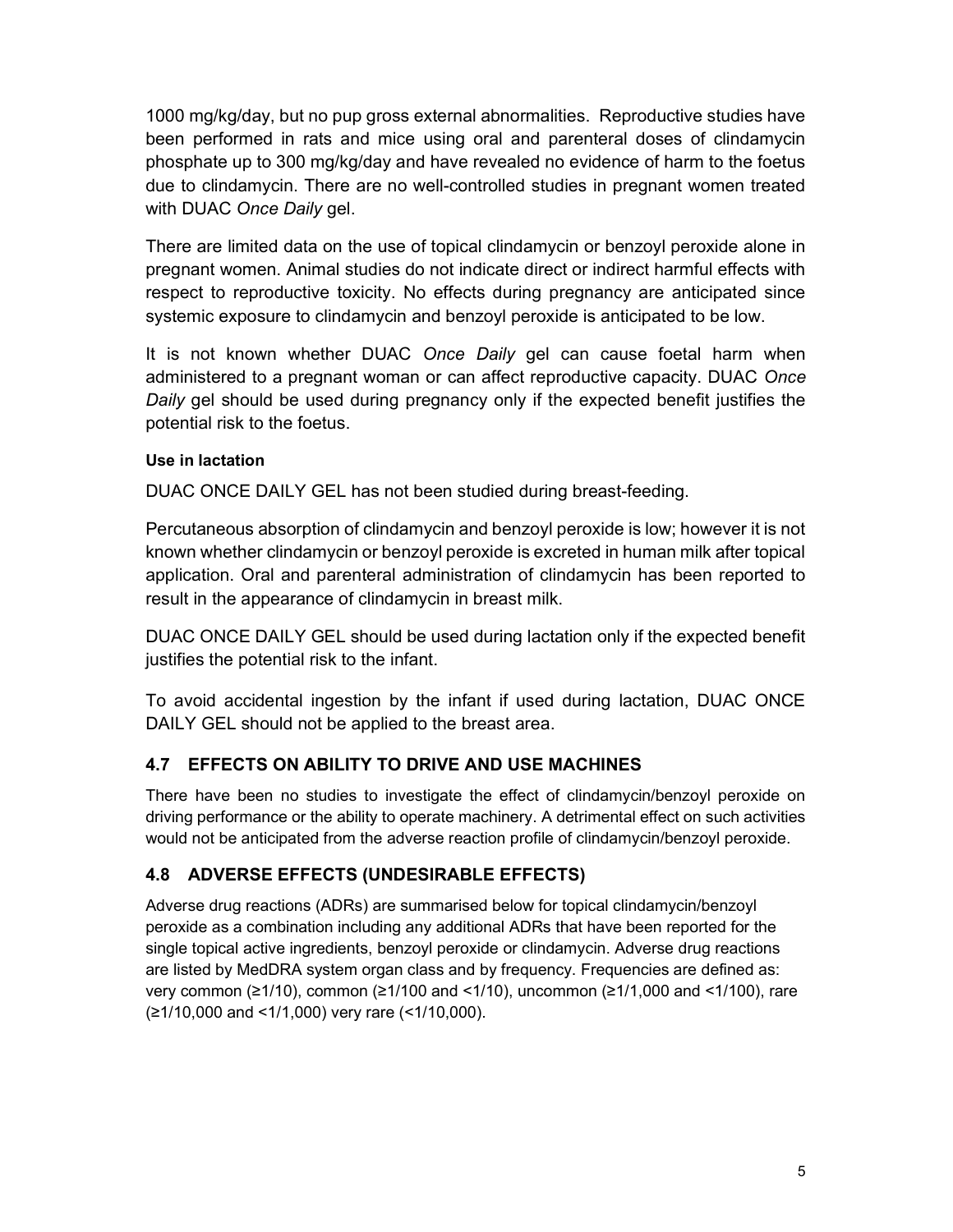Clinical Trials:

| Very common $(>1/10)$      | Erythema<br>Peeling<br><b>Dryness</b>                                 |
|----------------------------|-----------------------------------------------------------------------|
| Common (>1/100, <1/10)     | Burning sensation<br>Pruritus                                         |
| Uncommon (>1/1000, <1/100) | Dermatitis,<br>Paraesthesia<br>Erythematous rash<br>Worsening of acne |

In addition to the ADRs reported above for DUAC ONCE DAILY GEL, in a clinical trial conducted with a topical clindamycin and /benzoyl peroxide (1%/3%) gel product, application site photosensitivity reaction was reported commonly.

In addition to the ADRs reported above for DUAC ONCE DAILY GEL, in a clinical trial conducted with a topical clindamycin product headache and application site pain were reported commonly.

Adverse events reported in five comparator clinical trials (studies 150, 151, 152, 156 and 158) by treatment arm are presented in the following table 1:

|                 | Number of patients that experienced a treatment emergent sign or symptom |                                                      |                                                     |                                                         |
|-----------------|--------------------------------------------------------------------------|------------------------------------------------------|-----------------------------------------------------|---------------------------------------------------------|
|                 | <b>DUAC Once</b><br>Daily Gel<br>$(n = 397)$<br>Number (%)               | <b>Benzoyl Peroxide</b><br>$(n = 396)$<br>Number (%) | <b>Clindamycin Gel</b><br>$(n = 349)$<br>Number (%) | <b>Vehicle Gel Control</b><br>$(n = 177)$<br>Number (%) |
| <b>Skin</b>     |                                                                          |                                                      |                                                     |                                                         |
| Erythema        | 38(10)                                                                   | 46 (12)                                              | 17(5)                                               | 20(12)                                                  |
| Peeling         | 62 (16)                                                                  | 61 (16)                                              | 19(6)                                               | 13(8)                                                   |
| <b>Burning</b>  | 16(4)                                                                    | 17(4)                                                | 9(3)                                                | 4(2)                                                    |
| <b>Dryness</b>  | 52(14)                                                                   | 47 (12)                                              | 30(9)                                               | 14(8)                                                   |
| <b>Pruritus</b> | 11(3)                                                                    | 7(2)                                                 | 5(1)                                                | 4(2)                                                    |

#### Table 1 – Adverse events reported in five comparator clinical trials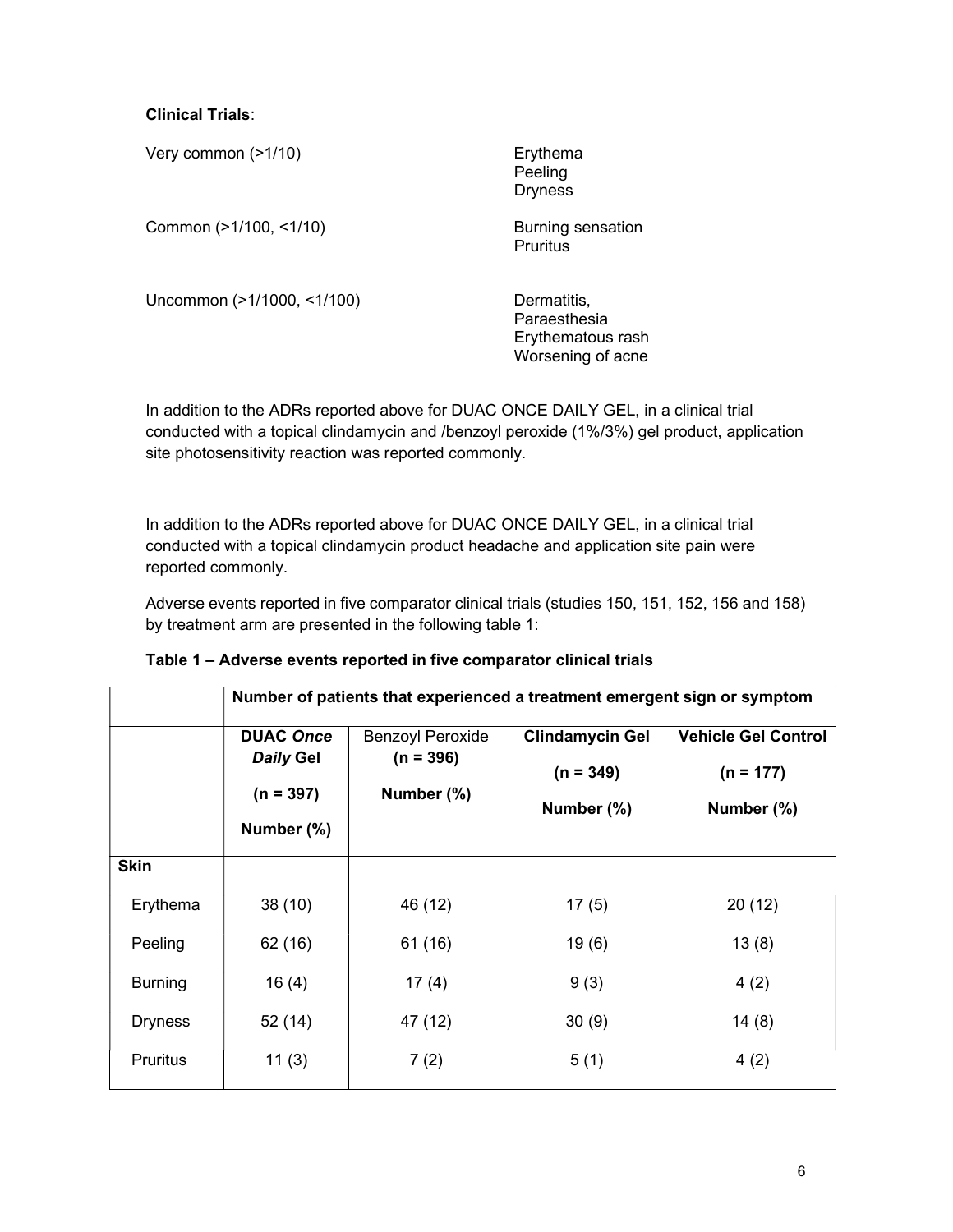Seven cases of diarrhoea were reported: DUAC ONCE DAILY GEL (n=3), Clindamycin Gel (n=1) and Benzoyl Peroxide Gel (n=3). Of the three cases in the DUAC ONCE DAILY GEL group, one case was attributed to  $E$ . coli food poisoning, which was successfully treated with antibiotics. The other two patients experienced short episodes of mild diarrhoea with no treatment or change in usage of study medication.

Contact sensitivity was reported in a patch test study (study 157) conducted on healthy volunteers. A total of 218 subjects were tested of whom 18 (8.7%) developed allergic contact dermatitis after 3 weeks exposure to DUAC ONCE DAILY GEL. This incidence is similar to that observed historically (approximately 10%) at the investigative site for products containing benzoyl peroxide. It is anticipated that the incidence of sensitisation in clinical use will be much less than that reported in this study since semi-occlusive patching exaggerates any intrinsic effect of topically applied substances to cause contact sensitisation.

#### Post-marketing data:

Immune system disorders

Rare: Allergic reactions including hypersensitivity and anaphylaxis

Gastrointestinal disorders

Rare: Colitis (including pseudomembranous colitis), haemorrhagic diarrhoea, diarrhoea, abdominal pain

Skin and subcutaneous tissue disorders (at site of application)

Rare: Urticaria

General disorders and Administration site conditions

Rare: Application site reactions including discoloration

## Reporting suspected adverse effects

Reporting suspected adverse reactions after registration of the medicinal product is important. It allows continued monitoring of the benefit-risk balance of the medicinal product. Healthcare professionals are asked to report any suspected adverse reactions at www.tga.gov.au/reporting-problems.

## 4.9 OVERDOSE

No case of overdosage has been reported.

For information on the management of overdose, contact the Poisons Information Centre on 13 11 26 (Australia).

## Symptoms and signs

Excessive application of DUAC ONCE DAILY GEL may result in severe irritation (e.g. dermatitis, peeling and dryness). In this event, discontinue use and wait until the skin has recovered.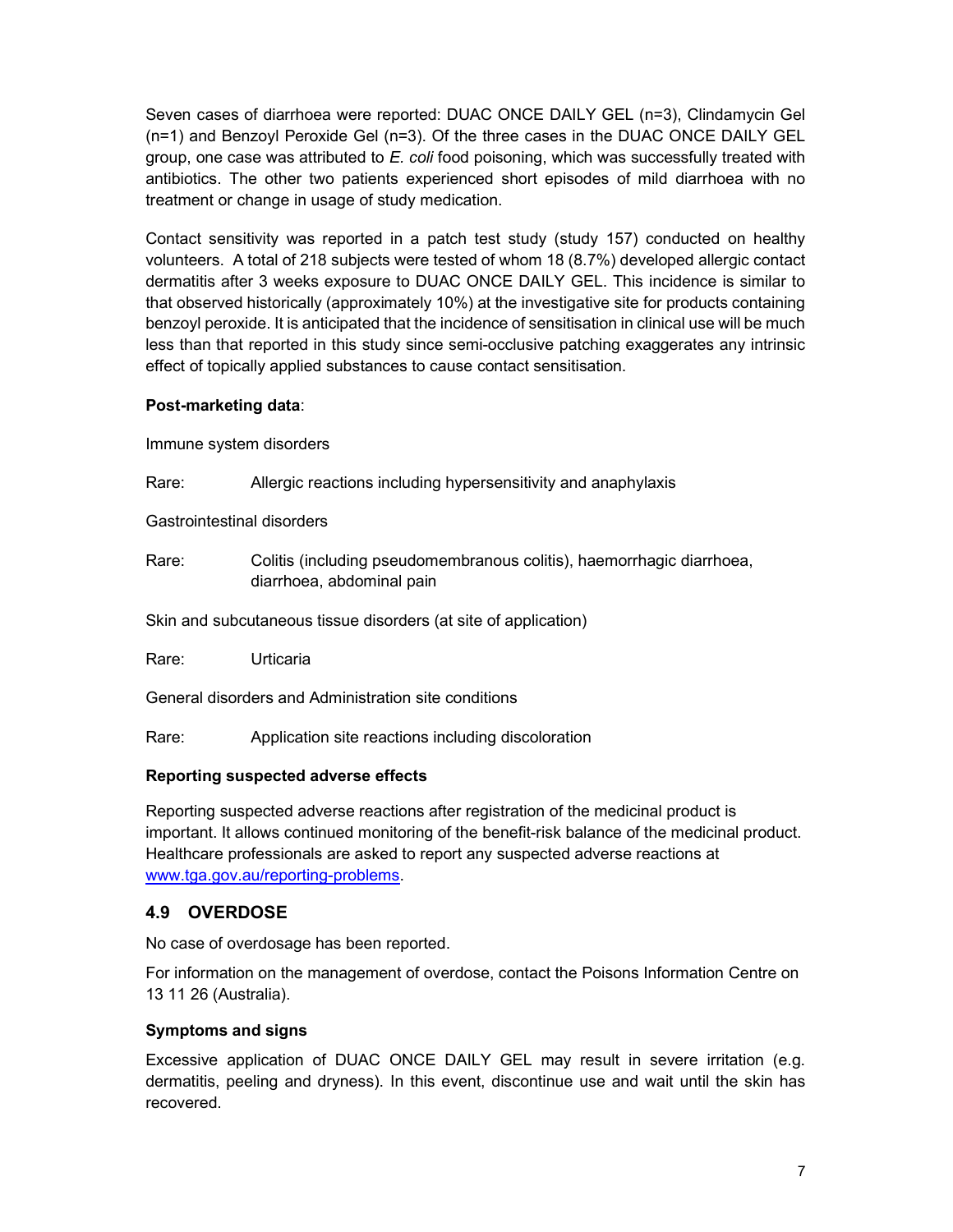Topically applied benzoyl peroxide is not generally absorbed in sufficient amounts to produce systemic effects.

Excessive application of topically applied clindamycin may result in absorption of sufficient amounts to produce systemic effects (see PRECAUTIONS).

In the event of accidental ingestion of DUAC ONCE DAILY GEL, gastrointestinal adverse reactions similar to those seen with systemically administered clindamycin may be seen (e.g. nausea, vomiting and diarrhoea).

#### **Treatment**

Appropriate symptomatic measures should be taken to provide relief from irritation due to excessive topical application.

Accidental ingestion or application should be managed clinically or as recommended by the Poisons Information Centre (13 11 26).

# 5 PHARMACOLOGICAL PROPERTIES

## 5.1 PHARMACODYNAMIC PROPERTIES

#### Mechanism of action

#### Clindamycin

Clindamycin is a lincosamide antibiotic with bacteriostatic action against Gram-positive aerobes and a wide range of anaerobic bacteria. Lincosamides such as clindamycin bind to the 23S subunit of the bacterial ribosome and inhibit the early stages of protein synthesis. The action of clindamycin is predominantly bacteriostatic although high concentrations may be slowly bactericidal against sensitive strains.

Although clindamycin phosphate is inactive in-vitro, rapid in-vivo hydrolysis converts this compound to the antibacterial active clindamycin. Clindamycin activity has been demonstrated clinically in comedones from acne patients at sufficient levels to be active against most strains of Propionibacterium acnes. Clindamycin in-vitro inhibits all Propionibacterium acnes cultures tested (MIC 0.4mcg/ml). Free fatty acids on the skin have been decreased from approximately 14% to 2% following application of clindamycin.

Cross resistance may occur between clindamycin and other antibiotics such as lincomycin and erythromycin.

The prevalence of clindamycin resistance may vary geographically and with time for selected species. Local information of resistance is desirable, particularly when treating severe infections.

## Resistance Development

Prolonged use of clindamycin may lead to selection of resistant micro-organisms and their overgrowth. DUAC ONCE DAILY GEL was associated with reduced potential for emergence of resistance to clindamycin in Propionibacterium acnes compared to topical clindamycin alone in a clinical study of short duration.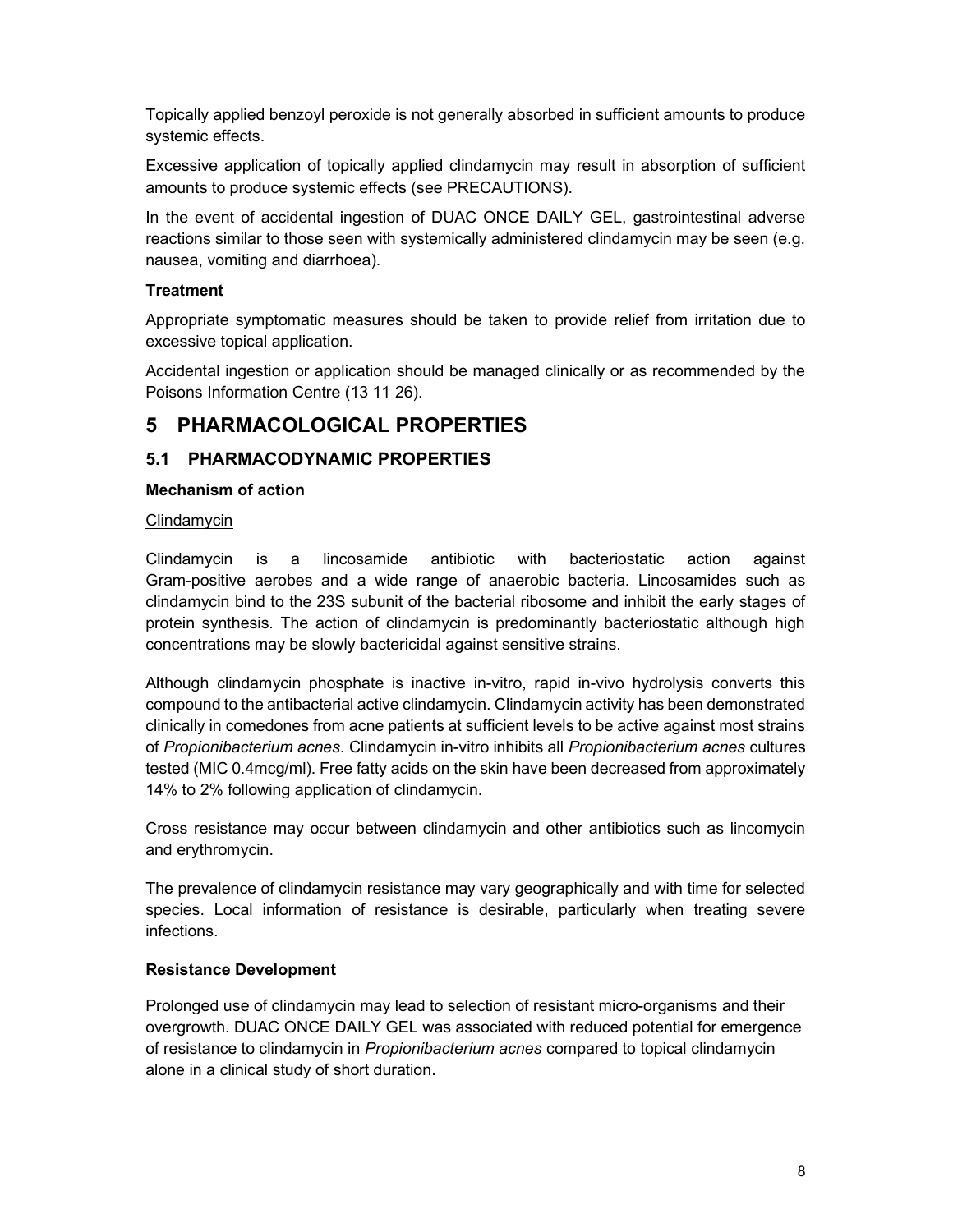Cross-resistance may occur between clindamycin and other antibiotics such as lincomycin and erythromycin.

The prevalence of clindamycin resistance may vary geographically and with time for selected species. Local information of resistance is desirable, particularly when treating severe infections.

Antibiotic-resistant propionibacteria may be transmissible between susceptible individuals. Physicians who routinely palpate patients' skin to assess acne severity should use cross infection control measures to avoid transferring resistant isolates between patients.

#### Benzoyl peroxide

Benzoyl peroxide is keratolytic acting against comedones at all stages of their development. It is an oxidizing agent with bactericidal activity against *Propionibacterium acnes*, the organism implicated in acne vulgaris. Furthermore it is sebostatic, counteracting the excessive sebum production associated with acne.

DUAC ONCE DAILY GEL has a combination of keratolytic and antibacterial properties providing activity against all the inflamed and non-inflamed lesions of mild to moderate acne vulgaris.

DUAC ONCE DAILY GEL was associated with reduced potential for emergence of resistance to clindamycin in Propionibacterium acnes compared to topical clindamycin alone in a clinical study of short duration.

The presentation of both active ingredients in one product is more convenient and ensures patient compliance.

## Clinical trials

In five randomised double-blind clinical studies of 1319 patients with facial acne vulgaris with both inflammatory and non-inflammatory lesions, 397 used DUAC ONCE DAILY GEL, 396 used benzoyl peroxide, 349 used clindamycin and 177 used vehicle. Treatment was applied once daily for 11 weeks and patients were evaluated and lesions counted at 2, 5, 8 and 11 weeks.

Against inflammatory lesions, DUAC ONCE DAILY GEL was significantly more effective than clindamycin alone in four of five studies and to benzoyl peroxide alone in three of five studies. Against non-inflammatory lesions, DUAC ONCE DAILY GEL was significantly better than clindamycin in four of five studies. Against non-inflammatory lesions, DUAC ONCE DAILY GEL was significantly better than benzoyl peroxide in only one of five studies.

Overall improvement was assessed by the physician and was significantly better with DUAC ONCE DAILY GEL than with either benzoyl peroxide or clindamycin alone in three of five studies.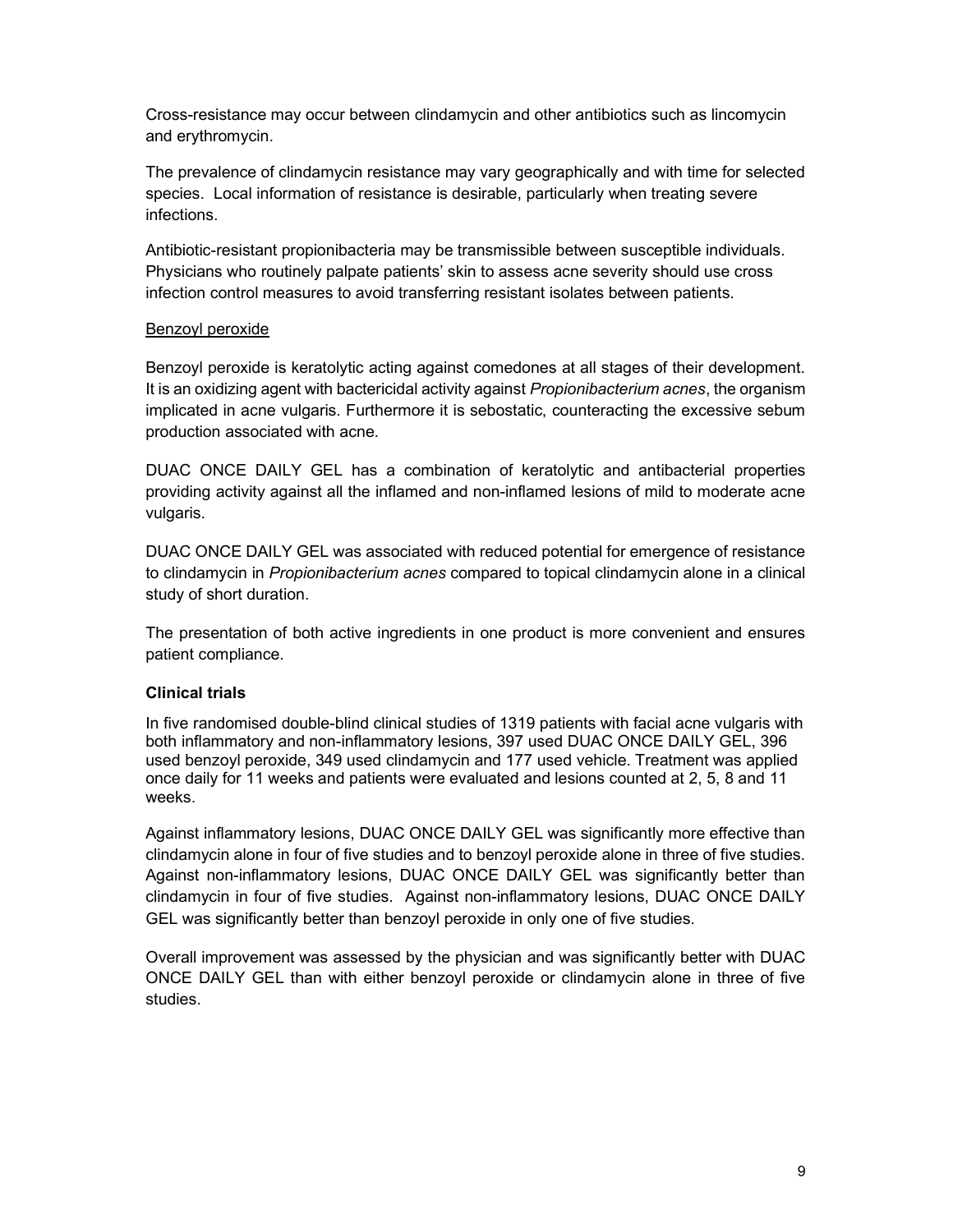The following table 2 reports results from the pivotal clinical study.

| <b>DUAC</b> | Benzoyl  | Clindamycin | Vehicle       |
|-------------|----------|-------------|---------------|
|             | Peroxide |             |               |
| 113         | 112      | 65          | 68            |
| 60          | 46       | 37          | 36            |
|             | (0.005)  | $($ <0.001) | $($ <0.001)   |
| 32          | 25       | 15          | 10 (increase) |
|             | (0.521)  | (0.204)     | (0.002)       |
| 58          | 44       | 30          | 26            |
|             | (0.059)  | (           | (             |
|             |          |             |               |

### Table 2 - Results from the pivotal clinical study (Study 158) (Intention To Treat Population)

\*LS mean = least square mean (from analysis of variance with effects for site, treatment and interaction)

Values in brackets are raw p values.

## 5.2 PHARMACOKINETIC PROPERTIES

## Clindamycin

In a maximised percutaneous absorption study the mean plasma clindamycin levels during a four-week dosing period for DUAC ONCE DAILY GEL were negligible (0.043% of applied dose).

The presence of benzoyl peroxide in the formulation did not have an effect on the percutaneous absorption of clindamycin.

## Benzoyl peroxide

Benzoyl peroxide is absorbed by the skin where it is metabolised to benzoic acid. Benzoic acid is mostly conjugated to form hippuric acid, which is excreted via the kidneys. Benzoic acid too has a wide margin of safety, and is an approved food additive.

In vivo data obtained with radiolabel procedures on urine specimens from rhesus monkeys indicated about 1.9% of the dose enters systemic circulation as benzoic acid.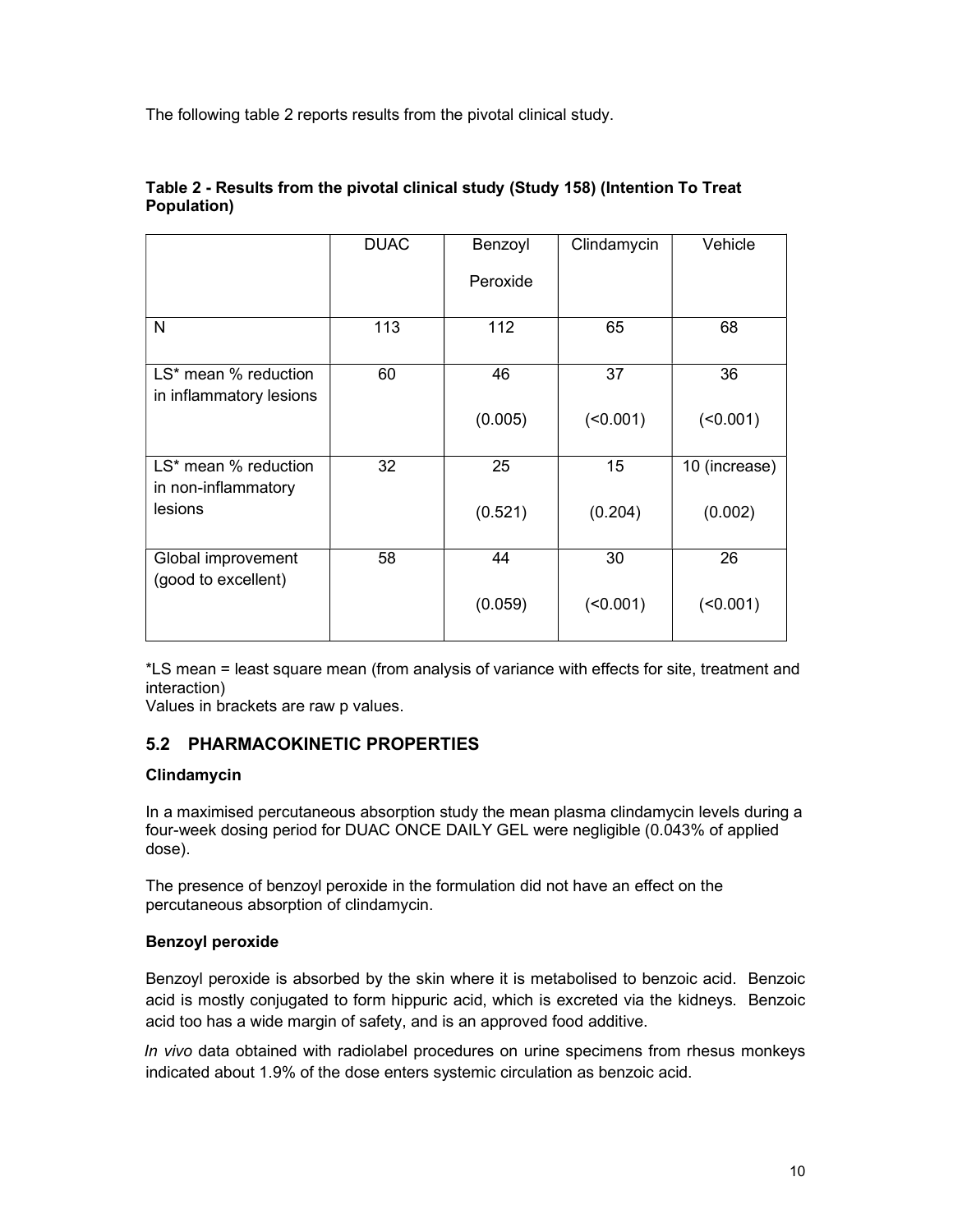# 5.3 PRECLINICAL SAFETY DATA

#### **Genotoxicity**

Clindamycin phosphate was negative in assays evaluating the potential to cause gene mutations and chromosomal damage.

#### **Carcinogenicity**

Benzoyl peroxide has been shown to be a tumour promoter and progression agent in a number of animal studies. Studies in mice have shown that benzoyl peroxide does not increase the growth of tumours initiated by UV light. Lifetime (104-week) carcinogencity studies with benzoyl peroxide dermally applied to mice (1%, 5%, 25/15% on approximately 6 cm<sup>2</sup>) and rats  $(1.6\%, 5\%, 15\%$  on approximately 17.5 cm<sup>2</sup>) showed no evidence of carcinogenicity.

Long-term studies in animals to evaluate the carcinogenic potential of DUAC ONCE DAILY GEL and clindamycin phosphate have not been performed.

A photocarcinogenicity study, in which hairless albino mice were exposed to a cumulative tumourigenic dose of simulated sunlight, showed that dermal application of DUAC ONCE DAILY GEL, for 5 days per week for 40 weeks, caused a statistically significant reduction in the median time to skin tumour onset. A slight reduction was also observed with the gel vehicle only. It is unclear whether these results have any clinical significance. Clinical use of DUAC is likely to be much less extensive than that tested in mice.

# 6 PHARMACEUTICAL PARTICULARS

## 6.1 LIST OF EXCIPIENTS

DUAC ONCE DAILY GEL also contains carbomer 980, dimeticone 100, disodium lauryl sulfosuccinate, disodium edetate, glycerol, silicon dioxide, poloxamer, purified water and sodium hydroxide.

## 6.2 INCOMPATIBILITIES

See Section 4.5 INTERACTIONS WITH OTHER MEDICINES AND OTHER FORMS OF **INTERACTIONS** 

## 6.3 SHELF LIFE

In Australia, information on the shelf life can be found on the public summary of the Australian Register of Therapeutic Goods (ARTG). The expiry date can be found on the packaging.

## 6.4 SPECIAL PRECAUTIONS FOR STORAGE

Instructions to the pharmacist: Store at 2ºC to 8°C for up to 2 years. (Refrigerate. Do not freeze).

Instructions to the patient: Store at 2ºC to 8ºC for up to 2 months. (Refrigerate. Do not freeze).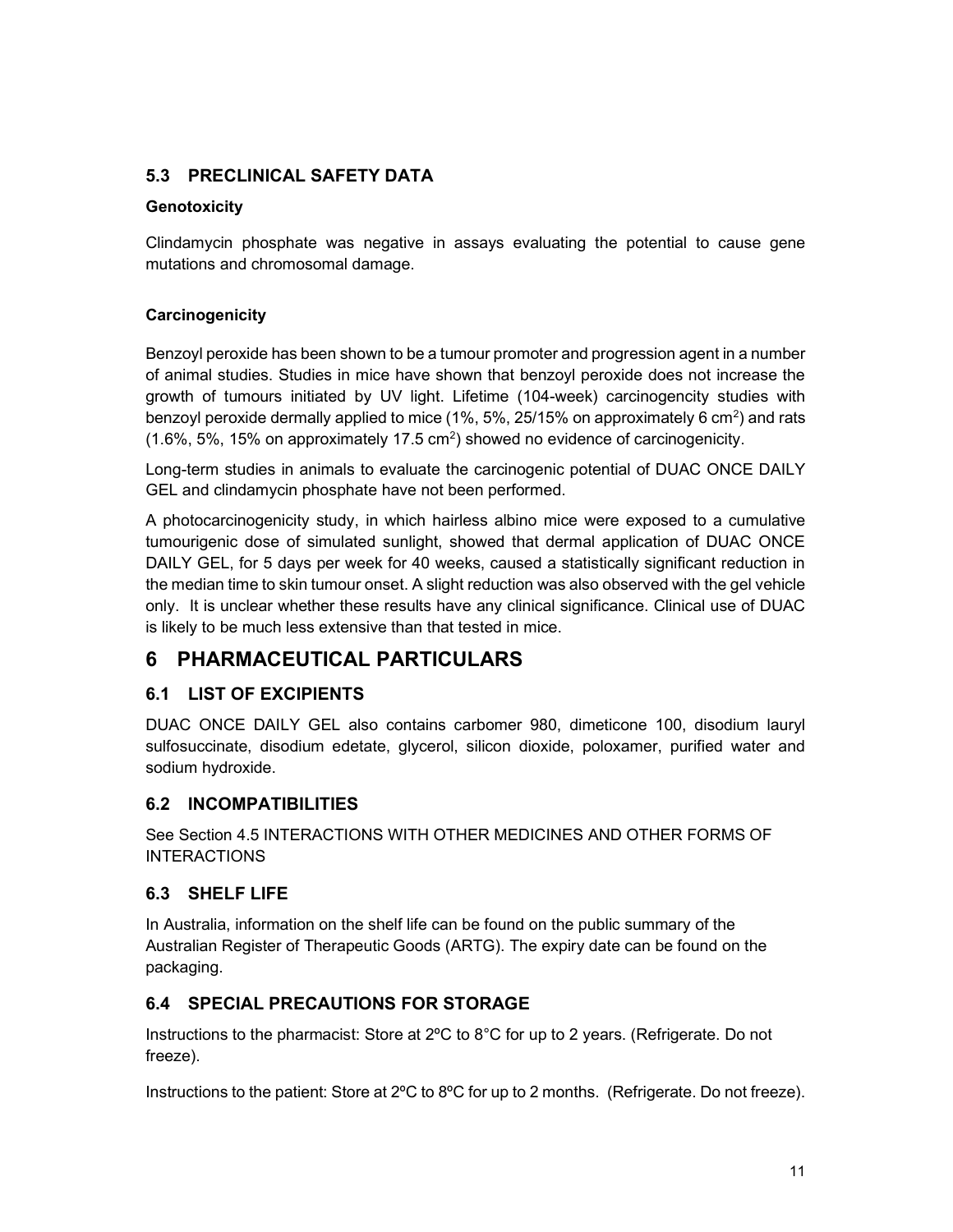## 6.5 NATURE AND CONTENTS OF CONTAINER

DUAC ONCE DAILY GEL is available in single 5, 6, 25, 30, 40, 45, 50, 55, 60 and 70 gram tubes. A physician's sample pack, a carton containing ten 6 gram tubes is also available.

Not all container sizes are available in Australia.

## 6.6 SPECIAL PRECAUTIONS FOR DISPOSAL

In Australia, any unused medicine or waste material should be disposed of by taking to your local pharmacy.

## 6.7 PHYSICOCHEMICAL PROPERTIES

Clindamycin phosphate is a water-soluble ester of the semisynthetic antibiotic produced by a 7(S)-chloro-substitution of the 7(R)-hydroxyl group of the parent antibiotic lincomycin. Synthesis also involves phosphorylation of the C(2)-OH group. It is a white to off-white, odourless, hygroscopic, crystalline powder. It is soluble in water, slightly soluble in dehydrated alcohol, very slightly soluble in acetone, and in alcohol; and practically insoluble in chloroform, methylene chloride and ether.

Chemical name: methyl 7-chloro-6,7,8-trideoxy-6-(1-methyl-trans-4-propyl-L-2  $pyrrolidine carboxamido)-1-thio-L-threo- $\alpha$ -D-galacto-octopyranoside 2-(dihydrogen$ phosphate). Chemical formula:  $C_{18}H_{34}CIN_2O_8PS$ . Molecular weight: 504.97.

Benzoyl peroxide is a white amorphous or granular powder with a characteristic odour which is practically insoluble to sparingly insoluble in water, slightly to sparingly soluble in alcohol, soluble in acetone, chloroform and ether and also soluble in methylene chloride with separation of water.

Chemical Name: dibenzoyl peroxide. Molecular formula: C<sub>14</sub>H<sub>10</sub>O<sub>4</sub> Molecular weight: 242.23.

#### Chemical structure

Clindamycin phosphate

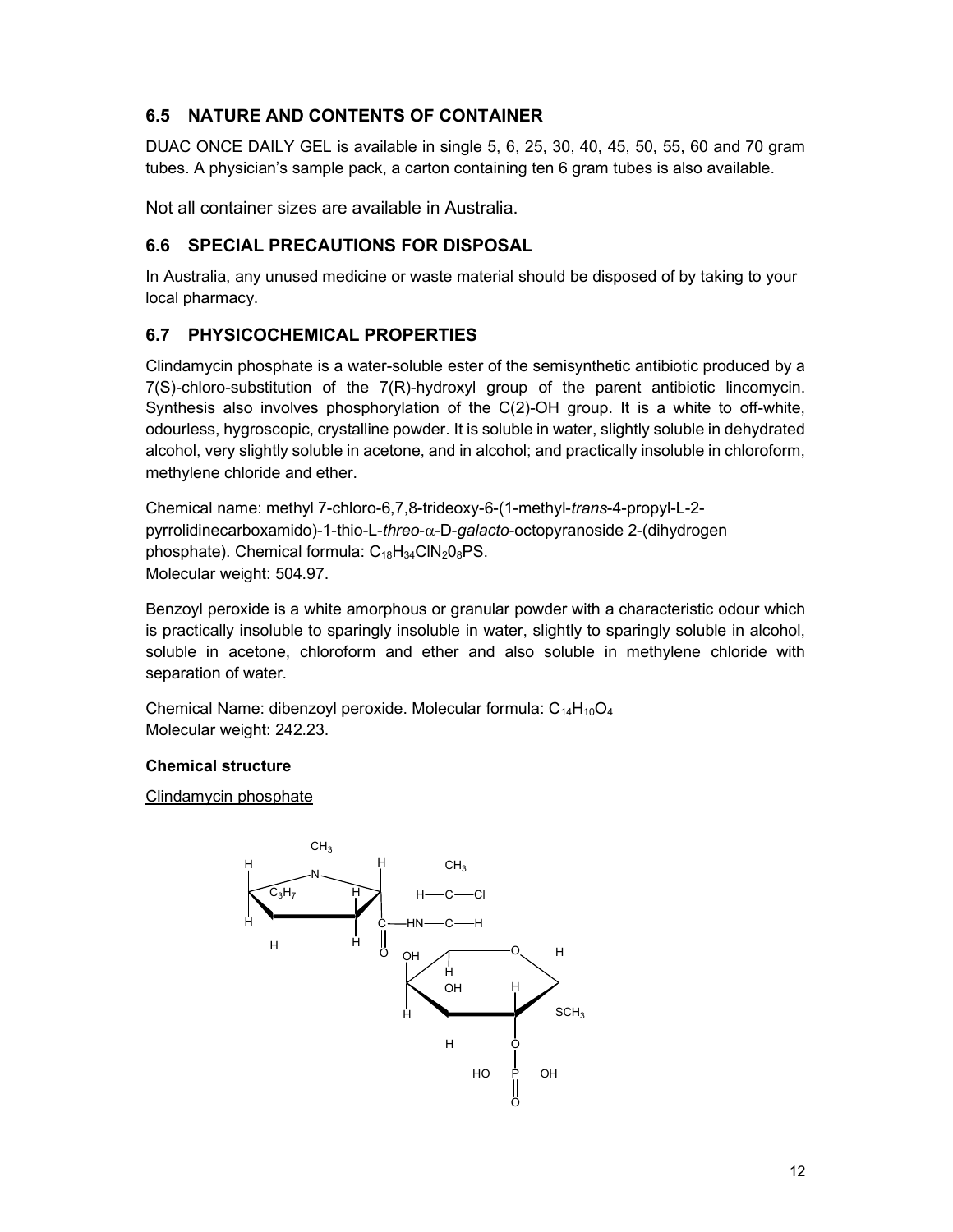Benzoyl peroxide



## CAS number

CAS Number: 24729-96-2. – Clindamycin phosphate

CAS Number: 94-36-0. – Benzoyl peroxide

# 7 MEDICINE SCHEDULE (POISONS STANDARD)

Schedule 4 – Prescription Only Medicine

# 8 SPONSOR

GlaxoSmithKline Australia Pty Ltd Level 4, 436 Johnston Street, Abbotsford, Victoria, 3067

# 9 DATE OF FIRST APPROVAL

30 January 2006

# 10 DATE OF REVISION

9 February 2021

## SUMMARY TABLE OF CHANGES

| <b>Section</b><br>Changed | <b>Summary of new information</b>                                 |
|---------------------------|-------------------------------------------------------------------|
| All                       | <b>PI</b> Reformat                                                |
| 4.6                       | Addition of pregnancy category                                    |
| 6.1                       | Update to excipient names in accordance with AAN                  |
| End of<br>document        | Update to trademark statement and addition of copyright statement |